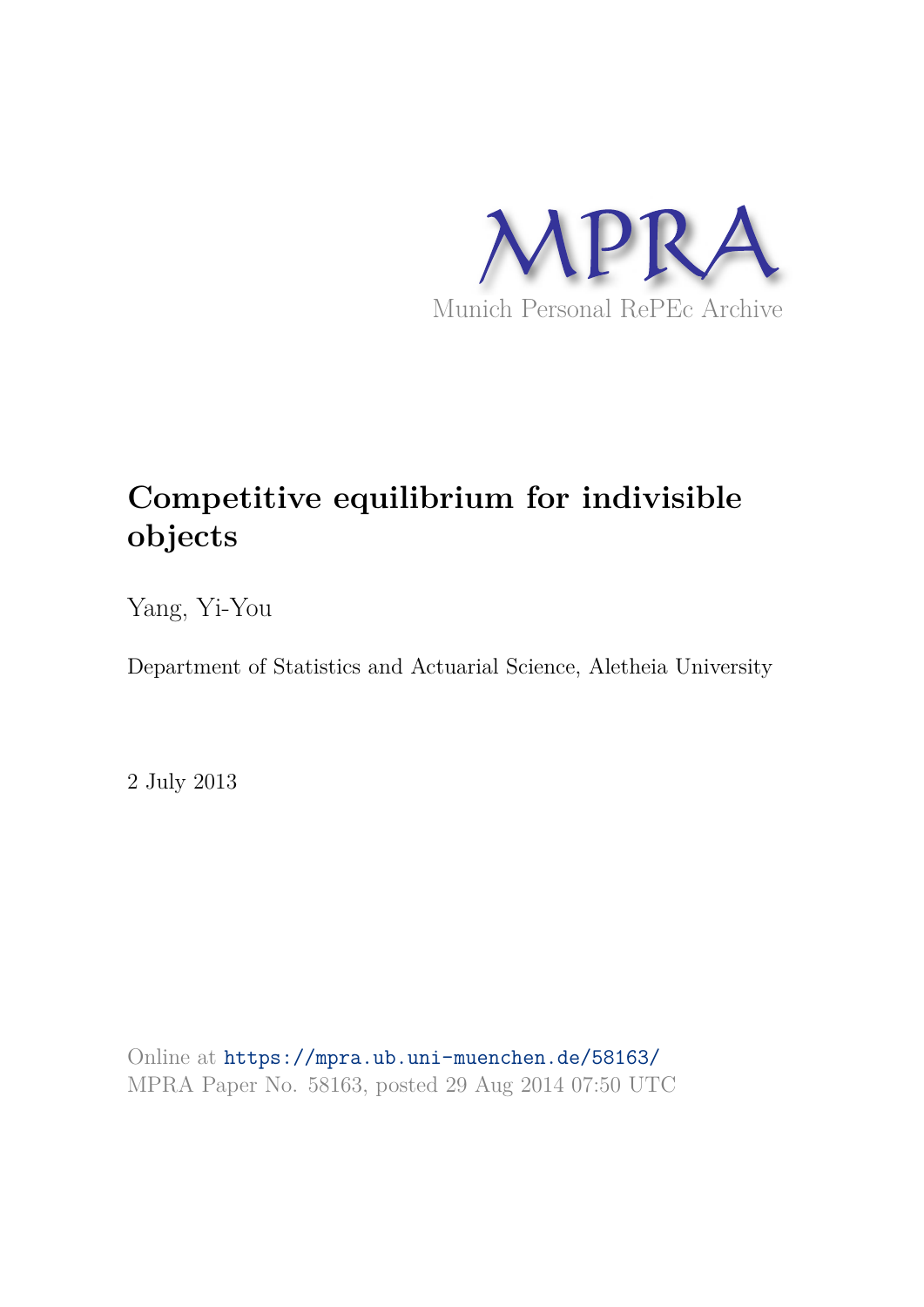## Competitive equilibrium for indivisible objects<sup>\*</sup>

#### $Y$ i-You Yang<sup>†</sup>

August 28, 2014

#### Abstract

We study an exchange economy with indivisible objects that may not be substitutes for each other, and we introduce the p-substitutability condition, a relaxation of the gross substitutes condition of Kelso and Crawford (1982), in which a parameter vector  $p$  is adopted to permit complicated types of complementarity. We prove that for any economy  $E$ , there exists a corresponding vector  $p<sup>E</sup>$  such that the  $p<sup>E</sup>$ -substitutability condition is sufficient to guarantee the existence of a competitive equilibrium, and that the largest competitive price of each object is equal to its contribution to the social welfare. Our analysis relies on a classification result which shows that the set of economies can be partitioned into disjoint similarity classes such that an economy has a competitive equilibrium whenever it is similar to another economy with an equilibrium.

Keywords: Indivisibility, competitive equilibrium, gross substitutability, psubstitutability.

### 1 Introduction

An essential issue for markets with heterogeneous indivisible objects and preferences that are quasi-linear in money is under which conditions an efficient allocation of objects can be supported by a system of competitive prices as an equilibrium outcome.<sup>1</sup> A sufficient condition for the existence of a competitive equilibrium is the

Support by National Science Council of Republic of China under grant NSC 102-2410-H-156-001 is gratefully acknowledged.

<sup>&</sup>lt;sup>†</sup>Department of Statistics and Actuarial Science, Aletheia University, New Taipei City 251, Taiwan. E-mail address: yyyang@mail.au.edu.tw

<sup>&</sup>lt;sup>1</sup>For discussions on the existence of a competitive equilibrium for indivisible objects, see Bikhchandani and Mamer (1997), Gul and Stacchetti (1999) and Sun and Yang (2006), among others.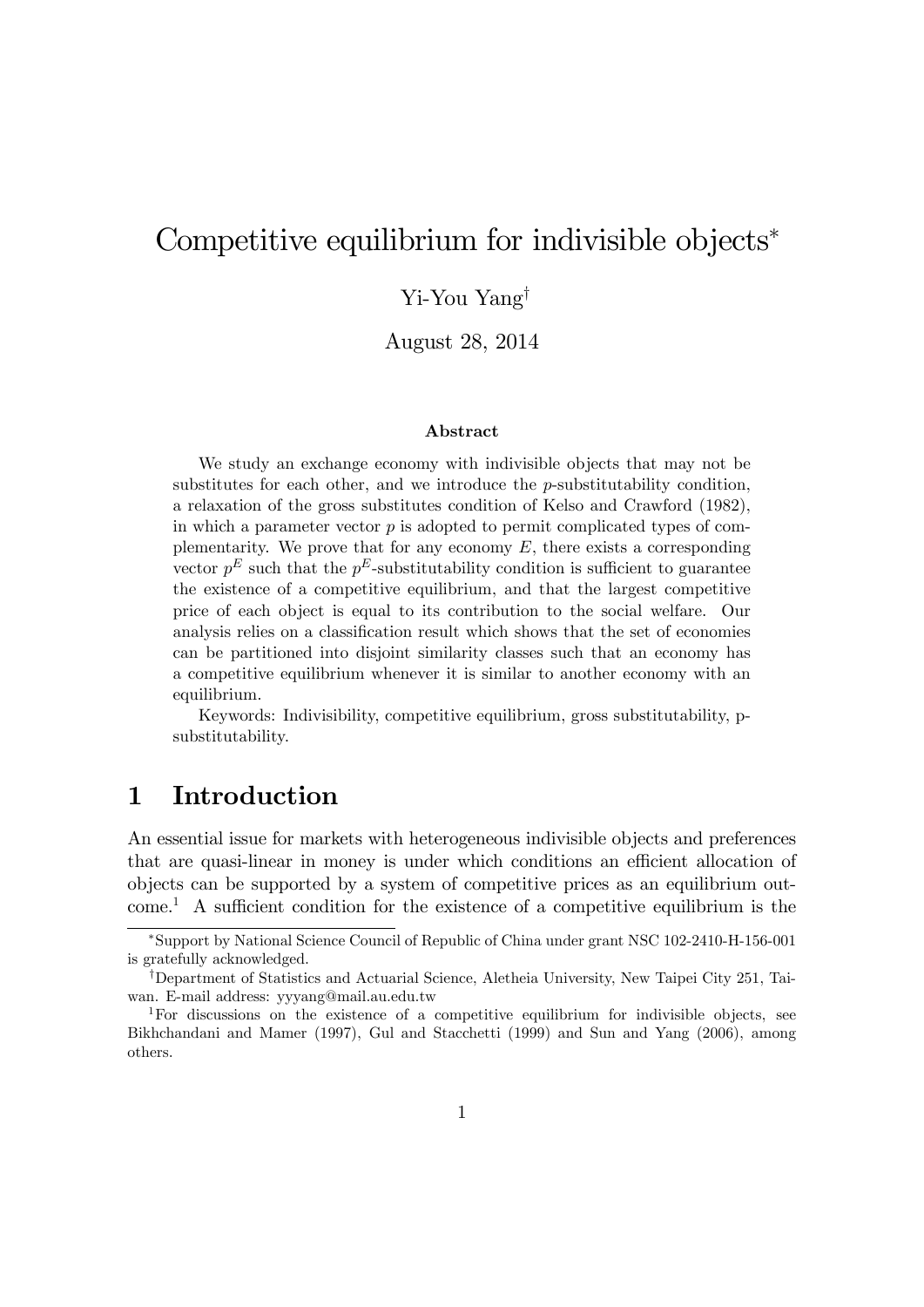gross substitutes condition of Kelso and Crawford (1982), which requires that objects are substitutes in the sense that the demand of each agent for an object does not decrease when prices of some other objects increase. However, in many market situations, heterogeneous objects may not be perfect substitutes for all agents. For example, a scarf and a sweater may be substitutes for one agent, but are complements for another. To analyze such markets with different types of preferences, we introduce the notion of  $p$ -substitutability, in which a parameter vector  $p$  is employed to capture partial substitutability among objects.

The p-substitutability condition extends the gross substitutes condition in three respects. First, any agent's preferences satisfy the  $p$ -substitutability condition for some proper vectors  $p$ . Hence, our framework is general enough to incorporate arbitrary patterns of complementarity. Second, the notion of p-substitutability is closely linked to gross substitutability. Namely, agent  $i$ 's preferences are p-substitutable for all parameter vectors  $p$  if and only if is preferences are gross substitutable. Finally, we prove that p-substitutability is strictly weaker than p'-substitutability if  $p \geq p'$ . This result suggests that for a given exchange economy, the degree of partial substitutability among objects could be analyzed by the lower frontier of the set of vectors  $p$  such that all agents' preferences are  $p$ -substitutable.

Based on these observations, together with a classification result which shows that the set of economies can be partitioned into disjoint similarity classes such that an economy has a competitive equilibrium if it is similar to another economy with an equilibrium, we prove that for an arbitrary exchange economy  $E$ , there exists a corresponding vector  $p^E$  such that when all agents' preferences are  $p^E$ -substitutable, the following results hold:

- (i) There exists a competitive equilibrium.
- (ii) The largest competitive price of each object coincides with its contribution to the social welfare.
- (iii) The society's aggregate demand satisfies the gross substitutes condition.

Theorem 2 of Gul and Stacchetti (1999) shows that no weakening of the gross substitutes condition is sufficient for an equilibrium to exist. As in the result  $(i)$ , we make a breakthrough and prove that the *p*-substitutability condition can guarantee the existence of an equilibrium for economy E whenever  $p \leq p^{E}$ . Another issue that concerns us is the contribution of an object  $a$  to the social welfare, which is well known as an upper bound for competitive prices of a. The result (ii) shows that this bound itself is a competitive price of a under  $p^E$ -substitutability, extending Theorem 5 of Gul and Stacchetti (1999). In the final part, we consider an representative agent whose demand function coincides with the society's aggregate demand, and show that the gross substitutability of individual agents' preferences is sufficient, but not necessary,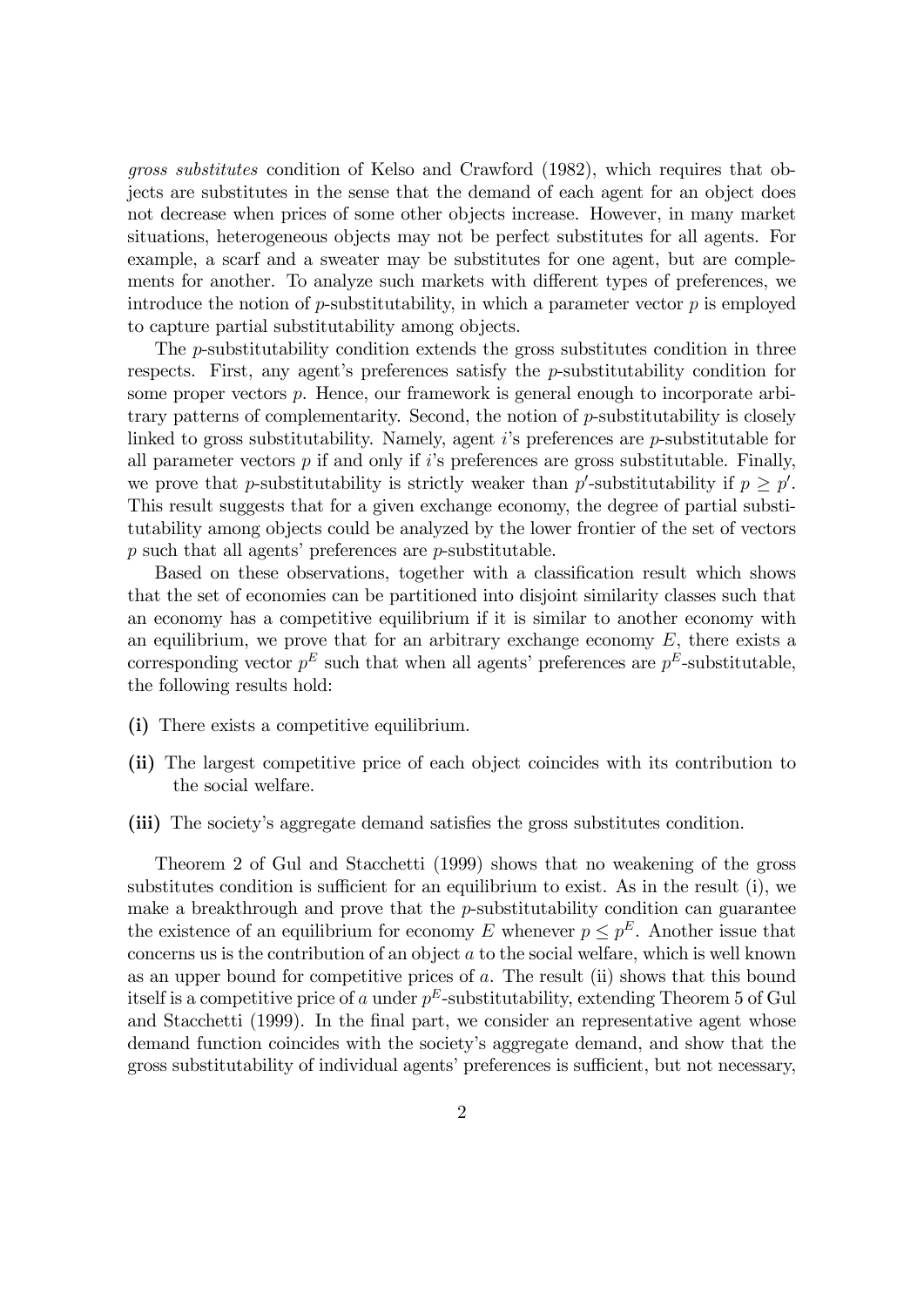for the gross substitutability of the representative agent's preferences. Hence, objects could be substitutes for the whole society even when complementarity exists among objects for individual agents.

The rest of the paper is organized as follows. We present the model and some fundamental results on competitive equilibria in Section 2. In Section 3, we introduce the p-substitutability condition and give our main theorem. Section 4 contains the proof of the main theorem. Section 5 concludes and relates our analysis to an existence theorem by Sun and Yang  $(2006,$  Theorem 3.1), and the proof of a classification result is presented in the Appendix.

#### 2 The model

We consider an exchange economy with a finite set  $N = \{1, \ldots, n\}$  of agents and a finite set  $\Omega = \{a_1, \ldots, a_m\}$  of heterogeneous indivisible objects, and a perfectly divisible good called money. Each agent  $i \in N$  has a valuation function  $v_i : 2^{\Omega} \to \mathbb{R}$ with  $v_i(\emptyset) = 0$ . The valuation  $v_i$  gives rise to a quasi-linear utility function  $u_i$  such that the utility of agent i holding the set of objects  $A \subseteq \Omega$  and c units of money is

$$
u_i(A, c) \equiv v_i(A) + c.
$$

For each coalition of agents  $C \subseteq N$ , the corresponding aggregate valuation function,  $v_{i_C} : 2^{\Omega} \to \mathbb{R}$ , is defined by

$$
v_{i_C}(A) \equiv \max \left\{ \sum_{i \in C} v_i(A_i) : \bigcup_{i \in C} A_i = A \text{ and } A_i \cap A_j = \emptyset \text{ for } i \neq j \right\} \text{ for } A \subseteq \Omega. \tag{1}
$$

An *allocation* is a partition of objects among all agents in N, i.e., a set  $X =$  $(X_1, \ldots, X_n)$  of mutually exclusive bundles that exhaust  $\Omega$ , where  $X_i$  represents agent i's consumption bundle under the allocation **X**. The possibility that  $X_i = \emptyset$  for some i is allowed. An allocation  $\mathbf{X} = (X_1, \ldots, X_n)$  is called *efficient* if it maximizes the sum of agents' values, i.e.,  $\sum_{i=1}^{n} v_i(X_i) = v_{i_N}(\Omega)$ .

A price vector  $p = (p_a)_{a \in \Omega} \in \mathbb{R}^{|\Omega|}$  assigns a price to each object  $a \in \Omega$ . For any set of objects  $A \subseteq \Omega$ , let  $p(A)$  be a shorthand for  $\sum_{a \in A} p_a$ . A valuation function  $v_i$ is additively separable if there exists a price vector p such that  $v_i(A) = p(A)$  for all  $A \subseteq \Omega$ .

Given two vectors  $p', p'' \in \mathbb{R}^{|\Omega|}$ , we write  $p = p' \vee p''$  if p is the vector in  $\mathbb{R}^{|\Omega|}$ satisfying  $p_a = \max \{p'_a, p''_a\}$  for all  $a \in \Omega$ . Given a sequence of vectors  $p^1, \ldots, p^r$  in  $\mathbb{R}^{|\Omega|}$ , we write  $p = \vee_{k=1}^r p^k$  if p is the vector in  $\mathbb{R}^{|\Omega|}$  satisfying  $p_a = \max \{p_a^1, \ldots, p_a^r\}$  for all  $a \in \Omega$ . For any valuation function  $v_i$ , let  $p^{v_i} \in \mathbb{R}^{|\Omega|}$  denote the minimal marginal value vector of  $v_i$  given by

$$
p_a^{v_i} \equiv \min \{ v_i \left( A \cup \{a\} \right) - v_i \left( A \right) : A \subseteq \Omega \setminus \{a\} \} \text{ for } a \in \Omega. \tag{2}
$$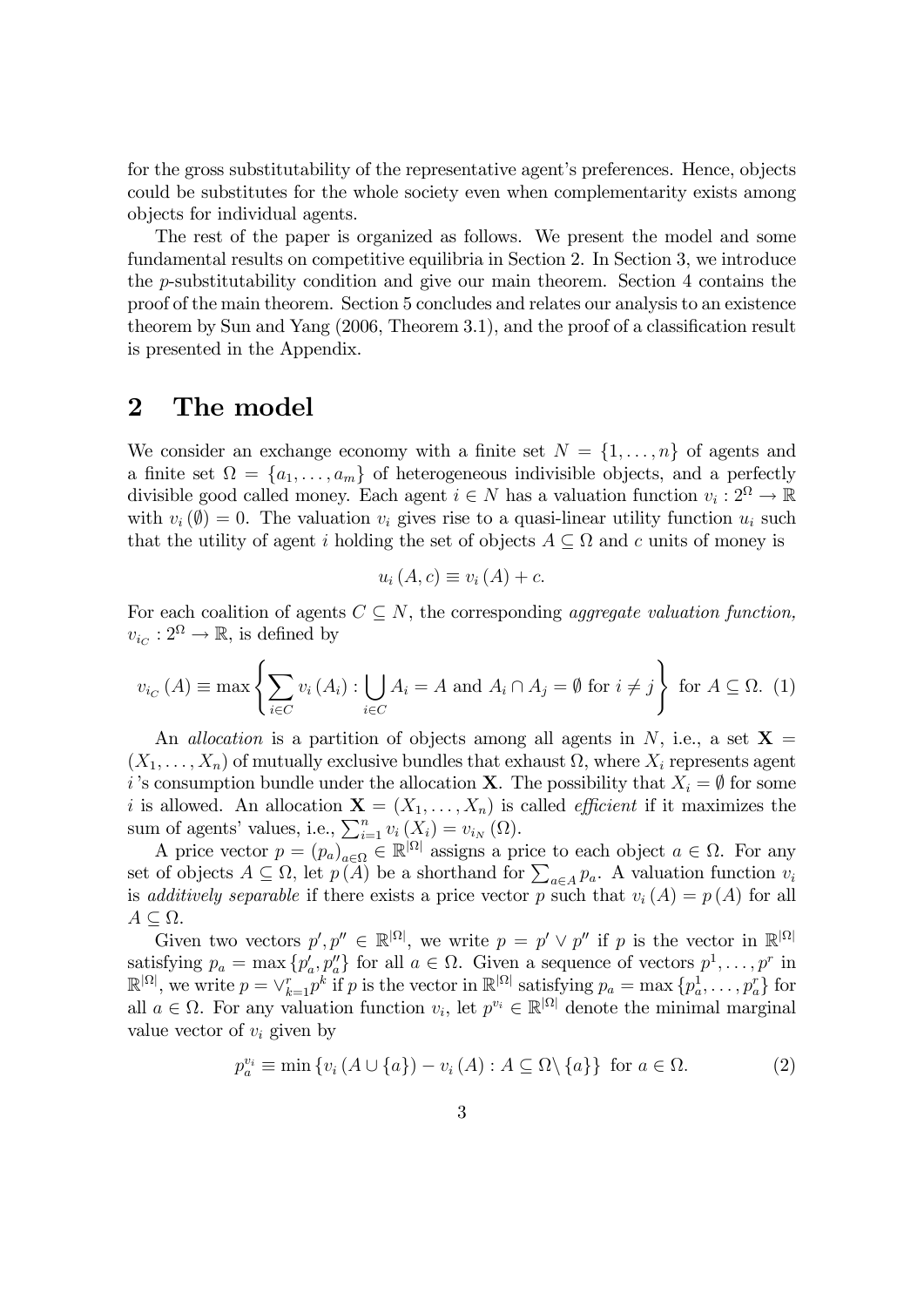A competitive equilibrium is a pair  $\langle \mathbf{X}; p \rangle$ , where  $\mathbf{X} = (X_1, \ldots, X_n)$  is an allocation for E and  $p \in \mathbb{R}^{|\Omega|}$  is a price vector such that for each agent  $i \in N$ , the bundle  $X_i$ maximizes is utility at price level  $p$ , i.e.,

$$
X_i \in D_{v_i}(p) \equiv \{ A \subseteq \Omega : v_i(A) - p(A) \ge v_i(B) - p(B) \text{ for all } B \subseteq \Omega \}.
$$

In this case,  $X$  is called an *equilibrium allocation* and p is called an *equilibrium price* vector.

We assume that each agent  $i \in N$  is initially endowed with a bundle of objects  $\Omega_i$  and a sufficient amount of money  $c_i$  such that  $\Omega = \cup_{i \in N} \Omega_i$  and  $c_i \ge v_i(A)$  for all  $A \subseteq \Omega$ . Under these assumptions, the initial endowments of objects and money will be irrelevant to the competitive equilibria. Hence, we leave them unspecified and simply represent this economy by  $E = (\Omega; (v_i)_{i \in N}).$ 

We close this section with some fundamental observations on competitive equilibrium. Lemma 1 (a) and (b), originally given by Bikhchandani and Mamer (1997) and Gul and Stacchetti (1999), show that the standard theorems of welfare economics hold for an economy with indivisible objects; and Lemma 1 (c) shows that the contribution of an object  $a \in \Omega$  to the social welfare is an upper bound for the equilibrium prices of a. Finally, Lemma 2 shows that once a competitive equilibrium is reached, the formation of coalitions among agents will not lead to a disequilibrium.

**Lemma 1** Let  $\langle \mathbf{X}; p \rangle$  be a competitive equilibrium for the economy  $E = (\Omega; (v_i)_{i \in N})$ .

- (a) The equilibrium allocation  $X$  is efficient.
- (b) For any efficient allocation Y,  $\langle Y;p \rangle$  is also a competitive equilibrium for E.
- (c) For each object  $a \in \Omega$ ,  $p_a \leq v_{i_N}(\Omega) v_{i_N}(\Omega \setminus \{a\})$ .

**Proof.** Let  $\mathbf{Y} = (Y_1, \ldots, Y_n)$  be an allocation.

(a) Since  $X_i \in D_{v_i}(p)$  for each  $i \in N$ , we have

$$
\sum_{i=1}^{n} v_i (X_i) = \sum_{i=1}^{n} [v_i (X_i) - p(X_i)] + p(\Omega)
$$
  
 
$$
\geq \sum_{i=1}^{n} [v_i (Y_i) - p(Y_i)] + p(\Omega) = \sum_{i=1}^{n} v_i (Y_i).
$$

(b) In case Y is efficient, the above inequality implies  $v_i(X_i) - p(X_i) = v_i(Y_i) - p(Y_i)$  $p(Y_i)$  for each  $i \in N$ , and hence  $\langle \mathbf{Y}; p \rangle$  is also a competitive equilibrium for E.

(c) Let  $N_0 = N \cup \{0\}$ ,  $X_0 = \emptyset$  and let  $E_0 = (\Omega; (v_i)_{i \in N_0})$  be the economy constructed from E by adding an agent 0 whose valuation function  $v_0$  satisfies  $v_0(A)$  =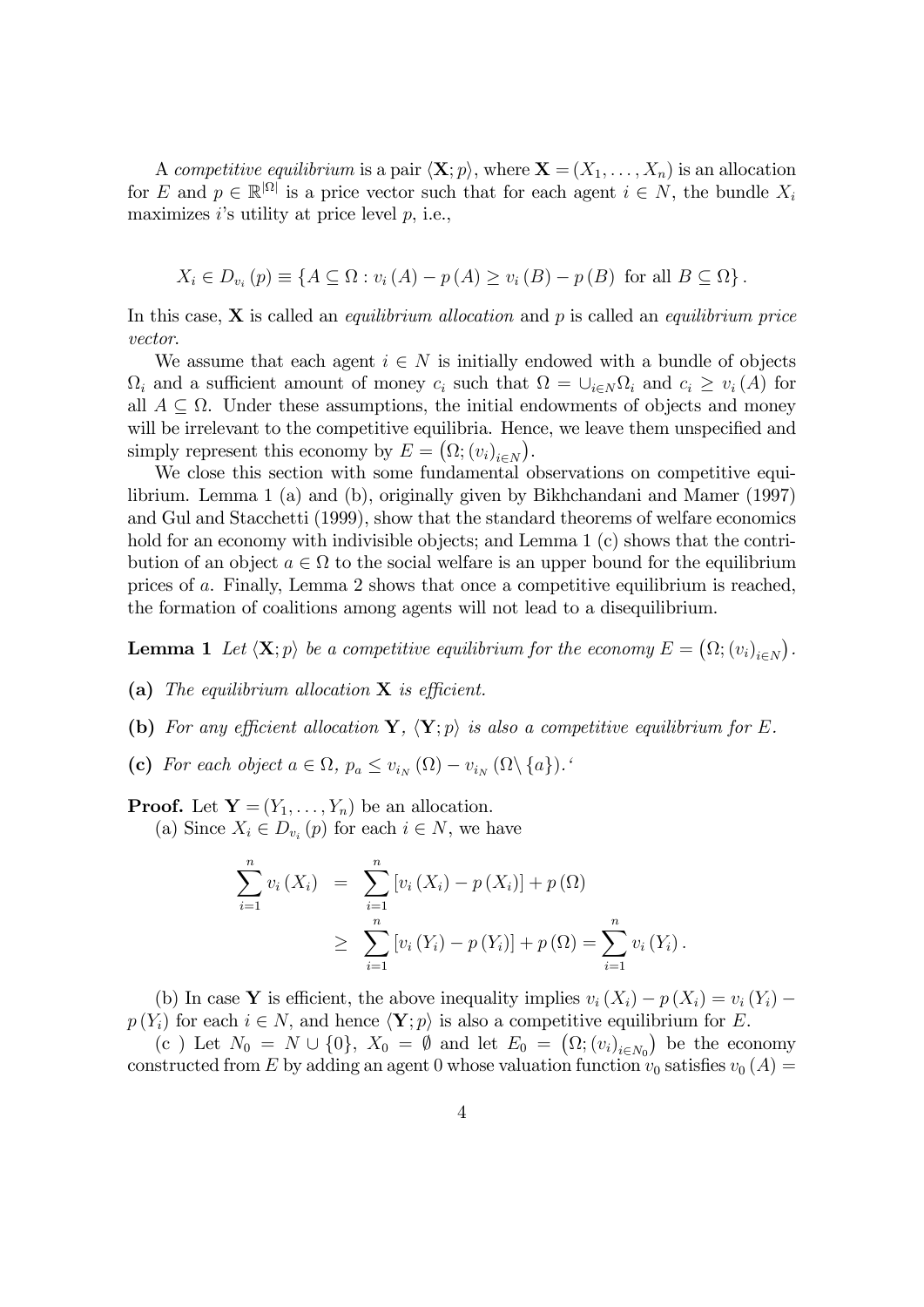$p(A)$  for  $A \subseteq \Omega$ . Clearly,  $\langle (X_0, X_1, \ldots, X_n) : p \rangle$  is a competitive equilibrium for  $E_0$ . By (a),  $(X_0, X_1, \ldots, X_n)$  is an efficient allocation for  $E_0$ , and hence for each  $a \in \Omega$ ,  $v_{i_N}(\Omega) = \sum_{i=0}^n v_i(X_i) \ge v_0(\{a\}) + v_{i_N}(\Omega \setminus \{a\}) = p_a + v_{i_N}(\Omega \setminus \{a\}).$ 

**Lemma 2** Let  $E = (\Omega; (v_i)_{i \in N})$  be an economy. Let  $C = \{1, \ldots, r\} \subseteq N$  and let  $E_C = (\Omega; v_{i_C}, v_{r+1}, \ldots, v_n)$ . If  $\langle (X_1, \ldots, X_n); p \rangle$  is a competitive equilibrium for E and let  $X_{i_C} = \bigcup^r$  $\bigcup_{j=1} X_j$ , then  $\langle (X_{i_C}, X_{r+1} \ldots, X_n) ; p \rangle$  is a competitive equilibrium for  $E_C$ .

**Proof.** Suppose that  $\langle (X_{i_C}, X_{r+1}, \ldots, X_n), p \rangle$  is not a competitive equilibrium for  $E_C$ . Then there exists  $Y_{i_C} \subseteq \Omega$  such that  $v_{i_C}(Y_{i_C}) - p(Y_{i_C}) > v_{i_C}(X_{i_C}) - p(X_{i_C})$ . By definition there is a sequence of mutually disjoint bundles  ${Y_1, \ldots, Y_r}$  such that  $\begin{bmatrix} r \\ \end{bmatrix}$  $\bigcup_{j=1}^{l} Y_j = Y_{i_C}$  and  $\sum_{j=1}^{r} v_j(Y_j) = v_{i_C}(Y_{i_C})$ . Together with the fact that  $X_j \in D_{v_j}(p)$ for  $j = 1, \ldots, r$ , we obtain

$$
v_{i_C}(Y_{i_C}) - p(Y_{i_C}) > v_{i_C}(X_{i_C}) - p(X_{i_C}) \ge \sum_{j=1}^r [v_j(X_j) - p(X_j)]
$$
  
 
$$
\ge \sum_{j=1}^r [v_j(Y_j) - p(Y_j)] = v_{i_C}(Y_{i_C}) - p(Y_{i_C}),
$$

which is impossible.  $\blacksquare$ 

#### 3 The p-substitutability condition

A sufficient condition for the existence of a competitive equilibrium is the gross substitutes condition (Kelso and Crawford, 1982), the requirement that agents views heterogeneous objects as substitutes for each other.

**Definition 1** A valuation function  $v_i$  satisfies the gross substitutes condition if for any two price vectors  $p, q \in \mathbb{R}^{|\Omega|}$  with  $p \leq q$ , and any bundle  $A \in D_{v_i}(p)$ , there exists  $B \in D_{v_i}(q)$  such that  $\{a \in A : q_a = p_a\} \subseteq B$ .

Note that additive separability implies gross substitutability, and a result of Reijnierse et al. (2002, Theorem 8) shows that if a valuation function  $v_i$  satisfies the gross substitutes condition, then  $v_i$  has *decreasing marginal returns*, i.e., for each  $a \in \Omega$ ,

$$
A \subseteq B \subseteq \Omega \setminus \{a\} \Rightarrow v_i (B \cup \{a\}) - v_i (B) \le v_i (A \cup \{a\}) - v_i (A).
$$

However, different agents may have different types of preferences in many market situations. Consider the three-agent economy with one scarf  ${a_1}$  and two sweaters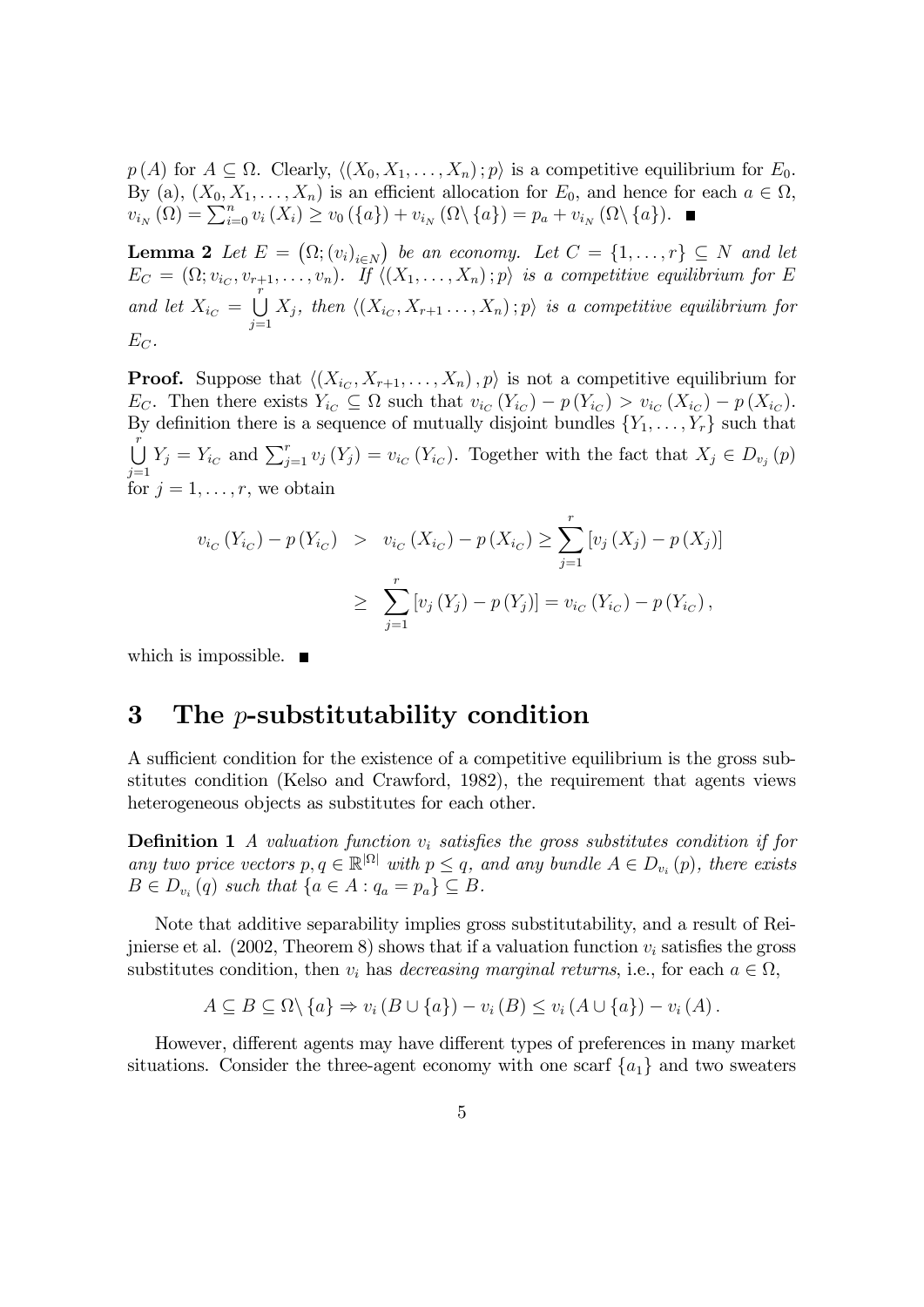${a_2, a_3}$  given in Table I. The efficient allocation  $X_1 = {\emptyset}, X_2 = {a_1}, X_3 = {a_2, a_3}$ augmented with the price vector  $(8, 8, 8)$  is a competitive equilibrium, but only agent 1's valuation function satisfies the gross substitutes condition. The other two agents view a scarf and a sweater as complements in the sense that both  $v_2$  and  $v_3$  satisfy the gross substitutes and complements condition of Sun and Yang (2006).<sup>2</sup>

| Agents' valuations |  |           |           |  |    |  |                                                            |                     |  |  |
|--------------------|--|-----------|-----------|--|----|--|------------------------------------------------------------|---------------------|--|--|
|                    |  | $\{a_1\}$ | $\{a_2\}$ |  |    |  | ${a_3} \quad {a_1, a_2} \quad {a_1, a_3} \quad {a_2, a_3}$ | $\{a_1, a_2, a_3\}$ |  |  |
|                    |  |           |           |  |    |  |                                                            |                     |  |  |
| $v_{2}$            |  |           |           |  | າາ |  |                                                            | 24                  |  |  |
|                    |  |           |           |  |    |  |                                                            |                     |  |  |

 $\mathcal{L}_{\alpha}$ 

Table I

To analyze such an economy with different types of preferences, we introduce the notion of p-substitutability, a relaxation of the gross substitutes condition, in which a parameter vector  $p \in \mathbb{R}^{|\Omega|}$  is employed for measuring the degree of partial substitutability among objects.

**Definition 2** A valuation function  $v_i$  satisfies the p-substitutability condition for some vector  $p \in \mathbb{R}^{|\Omega|}$  if the function  $v_i[p]$  given by

$$
v_i[p](A) \equiv \max \{ v_i(B) + p(A \setminus B) : B \subseteq A \} \text{ for } A \subseteq \Omega. \tag{3}
$$

satisfies the gross substitutes condition.

Note that the function  $v_i[p]$  coincides with the aggregate valuation function  $v_{i_C}$  of the coalition  $C = \{i, j\}$ , where j is a virtual agent who has an additively separable valuation function  $v_j$  satisfying  $v_j(A) = p(A)$  for  $A \subseteq \Omega$ . Hence, the *p*-substitutability condition requires that objects are substitutes for the representative agent  $i<sub>C</sub>$ .

**Lemma 3** Consider a sequence of valuation function  $v_1, \ldots, v_r$  and let  $C = \{1, \ldots, r\}$ . If  $v_i$  satisfies the gross substitutes condition for  $i = 1, \ldots, r$ , then the aggregate valuation function  $v_{i_C}$  also satisfies the gross substitutes condition.

**Proof.** Suppose that  $v_{i_C}$  fails the gross substitutes condition. Theorem 2 of Gul and Stacchetti (1999) implies that there exists an economy  $E = (\Omega; v_{i_C}, v_{r+1}, \dots, v_n)$  such that  $v_i$  satisfies the gross substitutes condition for  $i = r+1, \ldots, n$ , but E has no competitive equilibrium. However, Theorem 2 of Kelso and Crawford (1982) implies that there exists a competitive equilibrium for the economy  $E' = (\Omega; v_1, \ldots, v_r, v_{r+1} \ldots, v_n)$ , contradicting to the result of Lemma 2.

 $2$ See the end of this section for the definition of the gross substitutes and complements condition.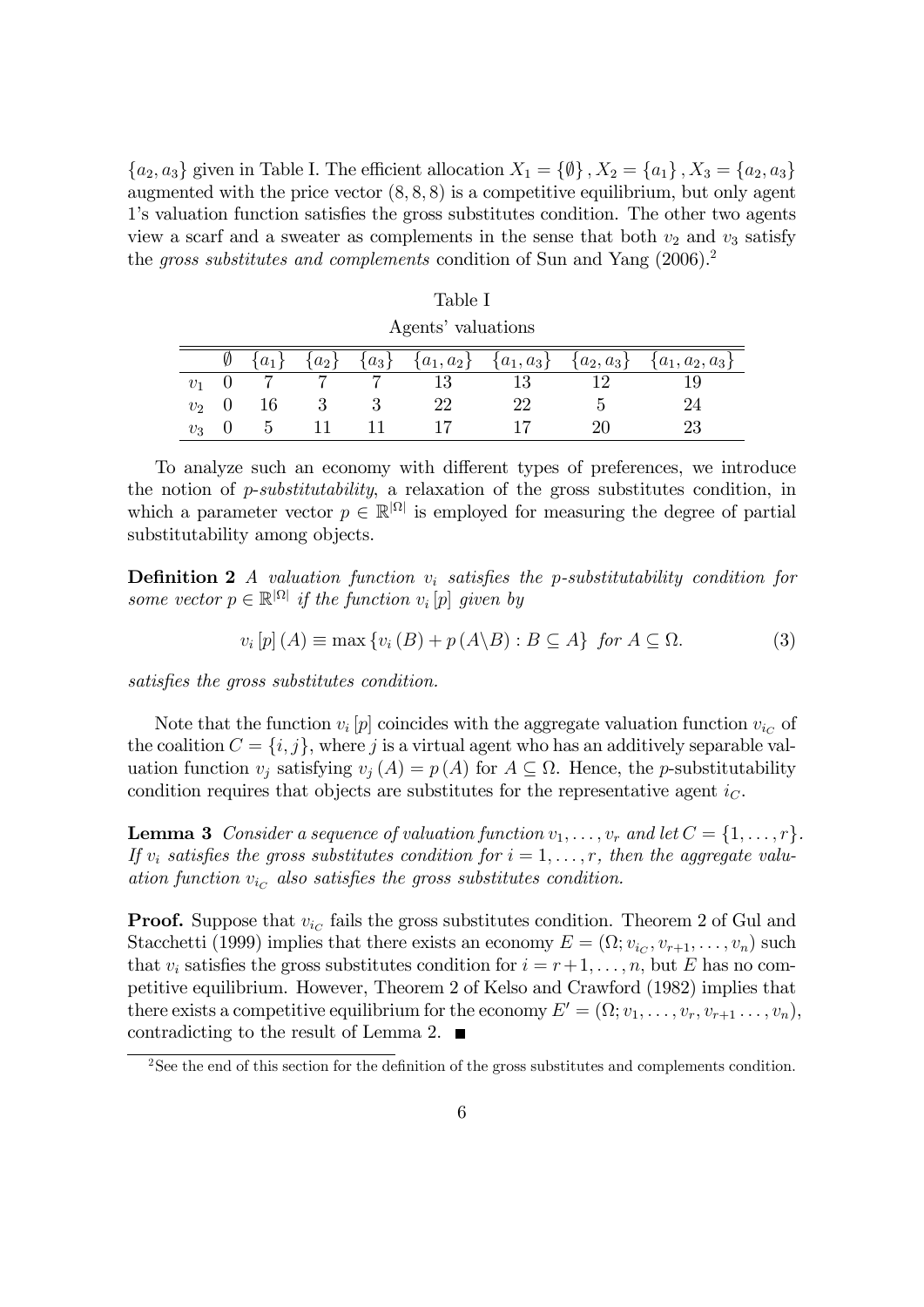Lemma 3 improves on Theorem 6 of Gul and Stacchetti (1999), which shows that under the same conditions, the aggregate valuation function  $v_{i_C}$  has decreasing marginal returns. Moreover, since additive separability is stronger than gross substitutability, Lemma 3 implies that the p-substitutability condition is weaker than the gross substitutes condition.

In the following results, we note that for an arbitrary valuation function  $v_i : 2^{\Omega} \rightarrow$ R, the set of vectors

$$
\Gamma(v_i) \equiv \{ p \in \mathbb{R}^{|\Omega|} : v_i \text{ is } p\text{-substitutable} \}
$$

could provide a good deal of information about  $v_i$  and the markets involves  $v_i$ . Lemma 4 (a) shows that objects are substitutes for agent *i* if and only if  $\Gamma(v_i) = \mathbb{R}^{|\Omega|}$ . Lemma 4 (b) and (c) give some insights into the structure of  $\Gamma(v_i)$ , and suggests that for the economy  $E = (\Omega; (v_i)_{i \in N})$ , the degree of partial substitutability among objects could be analyzed by the lower frontier of the set of vectors  $\bigcap_{i\in N} \Gamma(v_i)$ . Moreover, Theorem 1 shows that for any economy E, there exists a corresponding vector  $p^E \in \mathbb{R}^{|\Omega|}$  such that a number of equilibrium results hold whenever  $p^E \in \cap_{i \in N} \Gamma(v_i)$ . The proof of Theorem 1 is given in the next section.

**Lemma 4** Let  $v_i : 2^{\Omega} \to \mathbb{R}$  be an arbitrary valuation function.

- (a)  $v_i$  satisfies the gross substitutes condition if and only if  $\Gamma(v_i) = \mathbb{R}^{|\Omega|}$ .
- (b)  $\Gamma(v_i)$  is never empty.
- (c) If  $p \in \Gamma(v_i)$  and  $p \le q \in \mathbb{R}^{|\Omega|}$ , then  $q \in \Gamma(v_i)$ .

**Proof.** (a) The "only if" part of the proof follows from the fact that p-substitutability is weaker than gross substitutability. The "if" part relies on the observation that  $v_i$ coincides with  $v_i[p^{v_i}]$ , where the minimal marginal value vector  $p^{v_i}$  is defined by (2).

(b) Let  $p \in \mathbb{R}^{|\Omega|}$  be a vector satisfying  $p(A) \geq v_i(A)$  for all  $A \subseteq \Omega$ . Then  $v_i[p](A) = p(A)$  for all  $A \subseteq \Omega$ . This implies that  $v_i[p]$  is additively separable, and hence  $p \in \Gamma(v_i)$ .

(c) Assume that  $v_i$  satisfies the *p*-substitutability condition and  $p \leq q \in \mathbb{R}^{|\Omega|}$ . By definition  $v_i[p]$  satisfies the gross substitutes condition. Then the result of (a) implies that  $(v_i[p]) [q]$  also satisfies the gross substitutes condition. Thus, it suffices to show that  $v_i[q]$  coincides with  $(v_i[p])[q]$ . Let A be a set of objects. By definition, there exist two subsets B and B' of A such that  $v_i[q](A) = v_i(B) + q(A \setminus B)$  and  $(v_i[p]) [q] (A) = v_i[p](B') + q(A \ B').$  Similarly, there exists  $C' \subseteq B'$  such that  $v_i[p](B') = v_i(C') + p(B'\setminus C')$ . Then we have

$$
v_i [q] (A) = v_i (B) + q (A \ B) \leq v_i [p] (B) + q (A \ B) \leq (v_i [p]) [q] (A)
$$
  
= 
$$
v_i [p] (B') + q (A \ B') = v_i (C') + p (B' \ C') + q (A \ B')
$$
  

$$
\leq v_i (C') + q (A \ C') \leq v_i [q] (A) ,
$$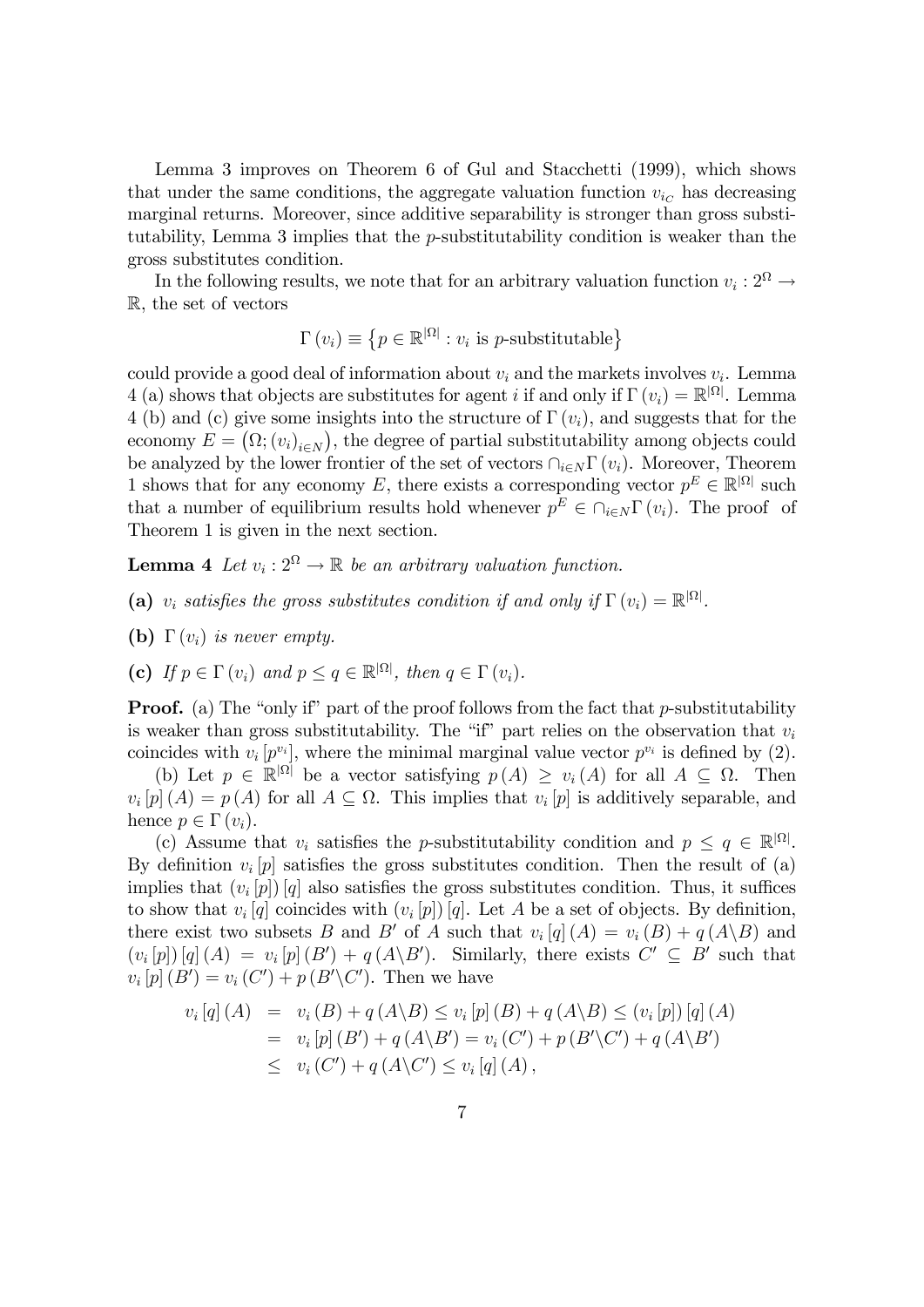and hence  $v_i[q](A) = (v_i[p]) [q](A)$ .

**Theorem 1** Let  $E = (\Omega; (v_i)_{i \in N})$  be an economy and let  $p^E \equiv \vee_{i=1}^n p^{v_i} \in \mathbb{R}^{|\Omega|}$ . If each agent i's valuation function  $v_i$  satisfies the  $p^E$ -substitutability condition, then the following results hold:

- (a) There exists a competitive equilibrium.
- (b) The social value vector  $\bar{p} = (\bar{p}_a) \in \mathbb{R}^{|\Omega|}$  defined by  $\bar{p}_a = v_{i_N}(\Omega) v_{i_N}(\Omega \setminus \{a\})$ for  $a \in \Omega$  is an equilibrium price vector for E.
- (c) The social valuation function  $v_{i_N}$  satisfies the gross substitutes condition, and hence has decreasing marginal returns.

Theorem 1 (a) and (b) contribute to the analysis of competitive equilibrium for economies with indivisible objects in three respects. First, Theorem 2 of Gul and Stacchetti (1999) implies that the *p*-substitutability condition as strict weakening of the gross substitutes condition cannot guarantee the existence of an equilibrium for generic economies. However, we make a breakthrough and prove that the  $p$ substitutability condition is sufficient for the existence of a competitive equilibrium for economy E whenever  $p \leq p^E$ .

Second, we prove that the contribution of object a to the social welfare,  $v_N(\Omega)$  –  $v_N(\Omega \setminus \{a\})$ , is not only an upper bound for the competitive prices of a, but itself is also a competitive price under  $p^E$ -substitutability. This result generalizes Theorem 5 of Gul and Stacchetti  $(1999)$ . Recall the economy given in Table I. It is not difficult to verify  $p^E = (16, 6, 6)$  and that  $v_i$  is  $p^E$ -substitutable for  $i = 1, 2, 3$ . Hence, the efficient allocation  $X_1 = {\emptyset}, X_2 = {a_1}, X_3 = {a_2, a_3}$  can be supported by the social value vector  $\bar{p} = (16, 9, 9)$  as a competitive equilibrium.

Third, in case the market  $E = (\Omega; (v_i)_{i \in N})$  under consideration has no competitive equilibrium. To generate an equilibrium, the government could promise to purchase any set of objects at price level  $\tilde{p} \in \mathbb{R}_+^{|\Omega|}$  satisfying  $\tilde{p} \vee p^E \in \cap_{i \in N} \Gamma(v_i)$ . For example, the economy given in Table II has no equilibrium, and both agents' valuation functions violates the  $p^E$ -substitutability condition. Since  $p^E = (1.5, 2, 0)$  and  $(1.5, 2, 1.5) \in$  $\Gamma(v_1) \cap \Gamma(v_2)$ , the government can create a new economy E' by adding itself as the third agent who has a valuation function  $v_3$  such that  $v_3(A) = \tilde{p}(A)$  for  $\tilde{p} = (0, 0, 1.5)$ and  $A \subseteq \Omega$ , and then yields an equilibrium for E'.

| Agents valuations |           |  |  |  |  |  |                                                                          |  |
|-------------------|-----------|--|--|--|--|--|--------------------------------------------------------------------------|--|
|                   | $\{a_1\}$ |  |  |  |  |  | ${a_2}$ ${a_3}$ ${a_1, a_2}$ ${a_1, a_3}$ ${a_2, a_3}$ ${a_1, a_2, a_3}$ |  |
|                   |           |  |  |  |  |  |                                                                          |  |
|                   |           |  |  |  |  |  |                                                                          |  |

| Table II |  |
|----------|--|
|          |  |

Agentsí valuations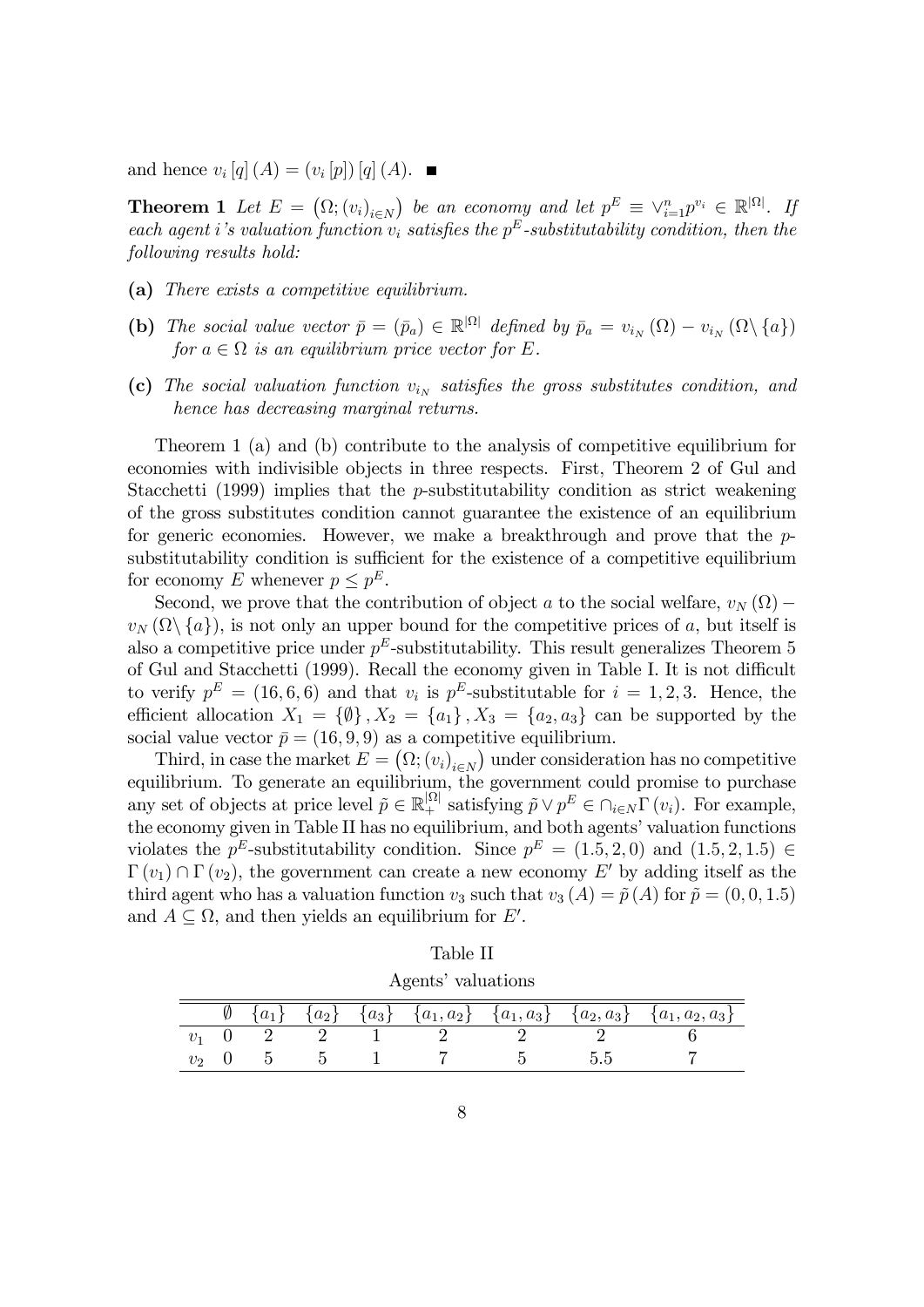The final part of Theorem 1 extends Lemma 3 and shows that the gross substitutability of individual agents' valuation functions is sufficient but not necessary for the gross substitutability of the social valuation function. This implies that objects could be substitutes for each other from the viewpoint of the whole society even when complementarity exists among objects for individual agents.

Consider the following economy with one table (t) and two chairs  $(c_1, c_2)$  from Sun and Yang (2006). As shown in Table III, chair  $c_1$  complements table t and is a perfect substitute for another chair  $c_2$ , and each agent's valuation function satisfies the gross substitutes and complements (GSC) condition for  $S_1 = \{t\}$  and  $S_2 = \{c_1, c_2\}$ , i.e., for any price vector  $p \in \mathbb{R}^{|\Omega|}, a \in S_k, \delta \geq 0$ , and  $A \in D_{v_i}(p)$ , there exists  $B \in D_{v_i}(p + \delta e^a)$  such that  $[A \cap S_k] \setminus \{a\} \subseteq B \subseteq [A \cup S_k]$ , where  $e^a \in \mathbb{R}^{|\Omega|}$  denotes the characteristic vector whose *i*-th coordinate is 1 if  $a_i = a$  and 0 otherwise. Hence, there exists a competitive equilibrium by Theorem 3.1 of Sun and Yang (2006), which shows that the GSC condition is sufficient for the existence of an equilibrium.

|                    | Table III |      |  |  |    |    |  |                                                                                        |  |  |
|--------------------|-----------|------|--|--|----|----|--|----------------------------------------------------------------------------------------|--|--|
| Agents' valuations |           |      |  |  |    |    |  |                                                                                        |  |  |
|                    |           |      |  |  |    |    |  | $\{t\}$ $\{c_1\}$ $\{c_2\}$ $\{t, c_1\}$ $\{t, c_2\}$ $\{c_1, c_2\}$ $\{t, c_1, c_2\}$ |  |  |
| $v_1$ 0            |           | - 18 |  |  |    | 22 |  |                                                                                        |  |  |
| $v_2$              | - 0       |      |  |  | 13 | 13 |  | 23                                                                                     |  |  |

 $v_3$  0 12 6 6 20 20 10 25

Theorem 1 gives an alternative way to analyze the economy. For this economy,  $p^{E} = (16, 6, 6)$  and  $v_i$  satisfies  $p^{E}$ -substitutability for  $i = 1, 2, 3$ . This implies that the efficient allocation  $X_1 = \{t\}$ ,  $X_2 = \{c_2, c_3\}$ ,  $X_3 = \emptyset$  can be supported by the social value vector  $\bar{p} = (18, 9, 9)$ , and that the social valuation function  $v_{i_N}$  is gross substitutable.

Finally, we conclude this section with a comparative static result that partially generalizes Theorem 7 of Gul and Stacchetti (1999).

**Theorem 2** Let  $E = (\Omega; (v_i)_{i \in N})$  be an economy such that for each  $i \in N$ ,  $v_i$  satisfies the  $p^E$ -substitutability condition. For each bundle  $A \subseteq \Omega$ , let  $E^A = (A; (v_i^A)_{i \in N})$  $\Big)$  be the economy defined by  $v_i^A(C) = v_i(C)$  for  $C \subseteq A$ , and let  $\bar{p}^A = (\bar{p}_a^{\dot{A}}) \in \mathbb{R}^{|A|}$  be the vector defined by  $\bar{p}_a^A = v_{i_N}(A) - v_{i_N}(A \setminus \{a\})$  for  $a \in A$ . Let  $N' = N \cup \{n+1\}$  and let  $E' = (\Omega; (v_i)_{i \in N'})$  be the economy obtained from E by adding an agent,  $n + 1$ , whose valuation function  $v_{n+1}$  satisfies the  $p^E$ -substitutability condition. Let  $\bar{p}' = (\bar{p}'_a) \in \mathbb{R}^{|\Omega|}$ be the vector defined by  $\bar{p}'_a = v_{i_{N'}}(\Omega) - v_{i_{N'}}(\Omega \setminus \{a\})$  for  $a \in \Omega$ . The following results hold: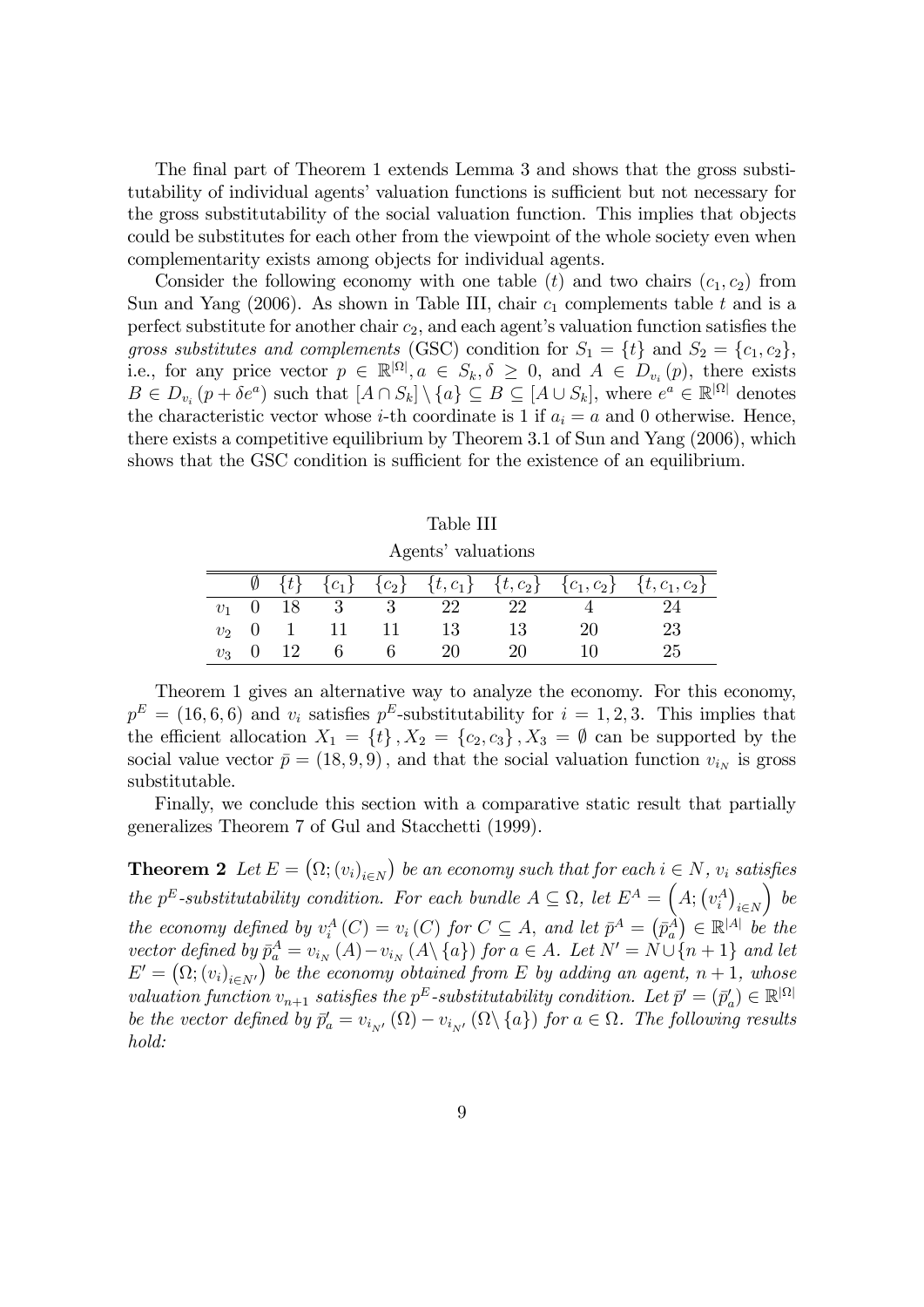- (a) For each bundle  $A \subseteq \Omega$ ,  $\bar{p}^A$  is an equilibrium price vector for  $E^A$ ; and  $\bar{p}_a^B \geq \bar{p}_a^A$ whenever  $a \in B \subseteq A \subseteq \Omega$ .
- (b)  $\bar{p}'$  is an equilibrium price vector for E', and  $\bar{p}' \geq \bar{p}$ .

**Proof.** (a) Let  $A \subseteq \Omega$  and let  $p^{E,A} = (p_a^{E,A}) \in \mathbb{R}^{|A|}$  be the vector defined by  $p_a^{E,A} = p_a^E$  for  $a \in A$ . It is not difficult to verify that  $v_i^A$  is  $p^{E,A}$ -substitutable for each  $i \in N$  and  $p^{E^A} = \vee_{i=1}^n p^{v_i^A} \geq p^{E,A}$ , where vector  $p^{v_i^A} = \left(p_a^{v_i^A}\right) \in \mathbb{R}^{|A|}$  is defined by

$$
p_a^{v_i^A} = \min \{ v_i^A \left( C \cup \{a\} \right) - v_i^A \left( C \right) : C \subseteq A \setminus \{a\} \} \text{ for } a \in A.
$$

By Lemma 4 (c) and Theorem 1 (b), we obtain that  $v_i^A$  is  $p^{E^A}$ -substitutable for  $i \in N$ , and hence  $\bar{p}^A$  is an equilibrium price vector for  $E^A$ . Let B be a subset of A and let  $a \in B$ . Since the result of Theorem 1 (c) shows that  $v_{i_N}$  has decreasing marginal returns, it follows that

$$
\bar{p}_a^B = v_{i_N}(B) - v_{i_N}(B \setminus \{a\}) \ge v_{i_N}(A) - v_{i_N}(A \setminus \{a\}) = \bar{p}_a^A.
$$

(b) Since  $p^{E'} = p^E \vee p^{v_{n+1}} \geq p^E$ , Lemma 4 (c) implies that  $v_i$  is  $p^{E'}$ -substitutable for each agent  $i \in N'$ . By Theorem 1 (b),  $\bar{p}'$  is an equilibrium price vector for E'. Let  $a \in \Omega$  and let  $(X_1, \ldots, X_{n+1})$  be a partition of  $\Omega \setminus \{a\}$  such that  $\sum_{i=1}^{n+1} v_i(X_i) =$  $v_{i_{N'}}(\Omega \setminus \{a\})$ . Since  $v_{i_N}$  has decreasing marginal returns, we have

$$
\bar{p}_a = v_{i_N}(\Omega) - v_{i_N}(\Omega \setminus \{a\}) \le v_{i_N}(\Omega \setminus X_{n+1}) - v_{i_N}((\Omega \setminus \{a\}) \setminus X_{n+1})
$$
\n
$$
\le v_{i_N}(\Omega \setminus X_{n+1}) - \sum_{i=1}^n v_i(X_i) = v_{i_N}(\Omega \setminus X_{n+1}) + v_{n+1}(X_{n+1}) - v_{i_{N'}}(\Omega \setminus \{a\})
$$
\n
$$
\le v_{i_{N'}}(\Omega) - v_{i_{N'}}(\Omega \setminus \{a\}) = \bar{p}_a'.
$$

П

#### 4 Proof of Theorem 1

We first introduce a similarity relation among economies. Then we prove Theorem 1 with the aid of a classification result, Lemma 5, which implies that whenever a similarity class contains an economy with a competitive equilibrium, each economy in this class also has an equilibrium. The proof of Lemma 5 is represented in the Appendix.

**Definition 3** Two economies E' and E'' are directly similar, denoted by  $E' \sim E''$ , if there exist an economy  $E = (\Omega; v_1, \dots, v_n)$  and a vector  $q \in \mathbb{R}^{|\Omega|}$  such that  $E' =$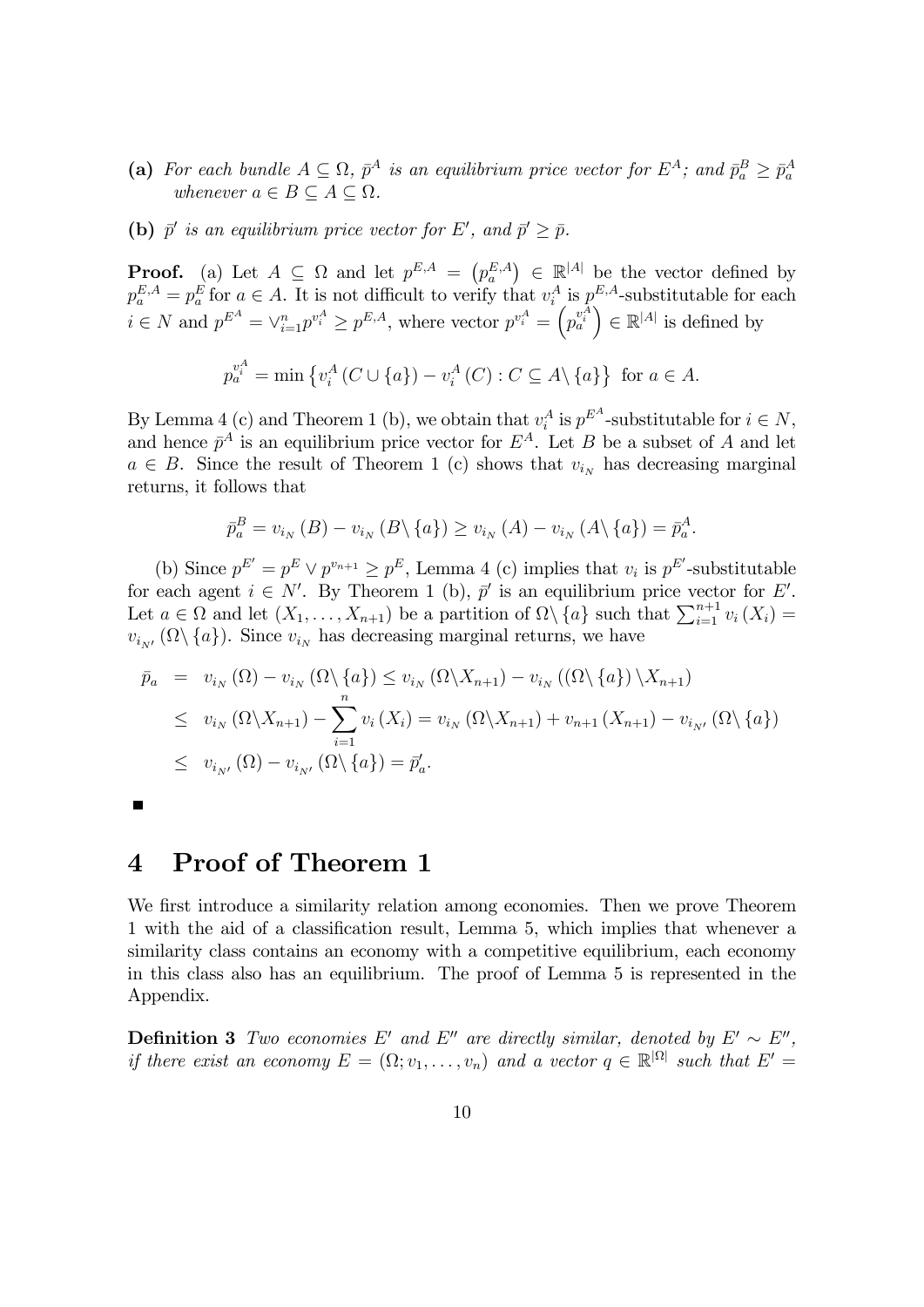$(\Omega; v_1, \ldots, v_j [q], \ldots, v_n)$  for some  $j \in N$  and  $E'' = (\Omega; v_0, v_1, \ldots, v_n)$ , where  $v_0$  is the the valuation function such that  $v_0(A) = q(A)$  for  $A \subseteq \Omega$ . Moreover, we say that two economies  $E'$  and  $E''$  are similar if there exists a sequence of economies,  $E_0, E_1, \ldots, E_r$ , such that  $E' = E_0, E'' = E_r$ , and  $E_{k-1} \sim E_k$  for  $k = 1, \ldots, r$ .

**Lemma 5** Let  $q \in \mathbb{R}^{|\Omega|}$ . Let  $E' = (\Omega; v_1[q], v_2, \dots, v_n)$  and  $E'' = (\Omega; v_0, v_1, \dots, v_n)$ be directly similar economies such that  $v_0$  is the valuation function satisfying  $v_0(A)$  =  $q(A)$  for  $A \subseteq \Omega$ . Then E' has a competitive equilibrium if and only if E'' has a competitive equilibrium.

We are now ready to prove Theorem 1. Assume that  $v_i$   $[p^E]$  satisfies the gross substitutes condition for all  $i \in N$ .

(a) By the combination of Lemma 5 and Theorem 2 of Kelso and Crawford (1982), it suffices to show that  $E = (\Omega; (v_i)_{i \in N})$  is similar to the economy  $(\Omega; (v_i [p^E])_{i \in N})$  $\big)$ . Note that  $v_i[p^{v_i}] = v_i$  for each  $i \in N$ . Hence, we may write  $E = (\Omega; v_1[p^{v_1}], \ldots, v_n[p^{v_n}]).$ 

For each  $i \in N$ , let  $v_{0i}$  be the valuation function defined by  $v_{0i} (A) = p^{v_i} (A)$  for  $A \subseteq \Omega$ . It is not difficult to see that E is directly similar to  $E_1 = (\Omega; v_{01}, \ldots, v_{0n}, v_1, \ldots, v_n)$ . Let  $E_2 = (\Omega; v_{02} [p^{v_1}], v_{03}, \ldots, v_{0n}, v_1, \ldots, v_n)$  and let

$$
E_j \equiv \left(\Omega; v_{0j} \left[\vee_{k=1}^{j-1} p^{v_k}\right], v_{0(j+1)}, \ldots, v_{0n}, v_1, \ldots, v_n\right) \text{ for } j = 3, \ldots, n.
$$

Since  $v_{0j} \left[ \vee_{k=1}^{j-1} p^{v_k} \right]$   $(A) = \left( \vee_{k=1}^{j} p^{v_k} \right]$  $(A)$  for  $A \subseteq \Omega$  and for  $j = 2, \ldots, n$ , it follows that E is similar to  $E_n = (\Omega; v_{0n}[(v_{k=1}^{n-1}p^{v_k}], v_1, \ldots, v_n])$ . Let  $v_0 = v_{0n}[(v_{k=1}^{n-1}p^{v_k}].$ Then  $v_0(A) = (\vee_{k=1}^n p^{v_k})(A) = p^E(A)$  for  $A \subseteq \Omega$ , and hence we may write  $E_n =$  $(0; v_0, v_1, \ldots, v_n)$ . Finally, since  $v_0 = v_0 [p^E]$  and  $v_i [p^E] = (v_i [p^E]) [p^E]$  for  $i =$  $1, \ldots, n$ , it follows that

$$
E_n \sim (\Omega; v_1[p^E], v_2, \dots, v_n) \sim (\Omega; v_1[p^E], v_2[p^E], v_3, \dots, v_n) \sim \dots \sim (\Omega; (v_i[p^E])_{i \in N}).
$$

(c) Suppose, to the contrary, that the social valuation function  $v_{i_N}$  violates the gross substitutes condition. By Theorem 2 of Gul and Stacchetti (1999), there exists an economy  $E' = (\Omega; v_{i_N}, v_{n+1}, \dots, v_{n'})$  such that  $v_i$  satisfies the gross substitutes condition for  $i = n + 1, \ldots, n'$  but E' has no competitive equilibrium. We now consider the economy  $E'' = (\Omega; v_1, \ldots, v_n, v_{n+1}, \ldots, v_{n'})$ . Note that  $p^{E''} = \vee_{i=1}^{n'} p^{v_i} = (\vee_{i=n+1}^{n'} p^{v_i}) \vee p^{E} \geq p^{E}$ . By Lemma 4 (a) and (c), we see that in the economy  $E''$ , each agent's valuation function satisfies the  $p^{E''}$ -substitutability condition. Then the combination of the result of (a) and Lemma 2 implies that  $E''$  has a competitive equilibrium, and so does  $E'$ . This is impossible.

(b) Let  $Y = (Y_1, \ldots, Y_n)$  be an efficient allocation for E. We are going to show that  $\langle \mathbf{Y}, \bar{p} \rangle$  is a competitive equilibrium for E. Consider the economy  $E_0 =$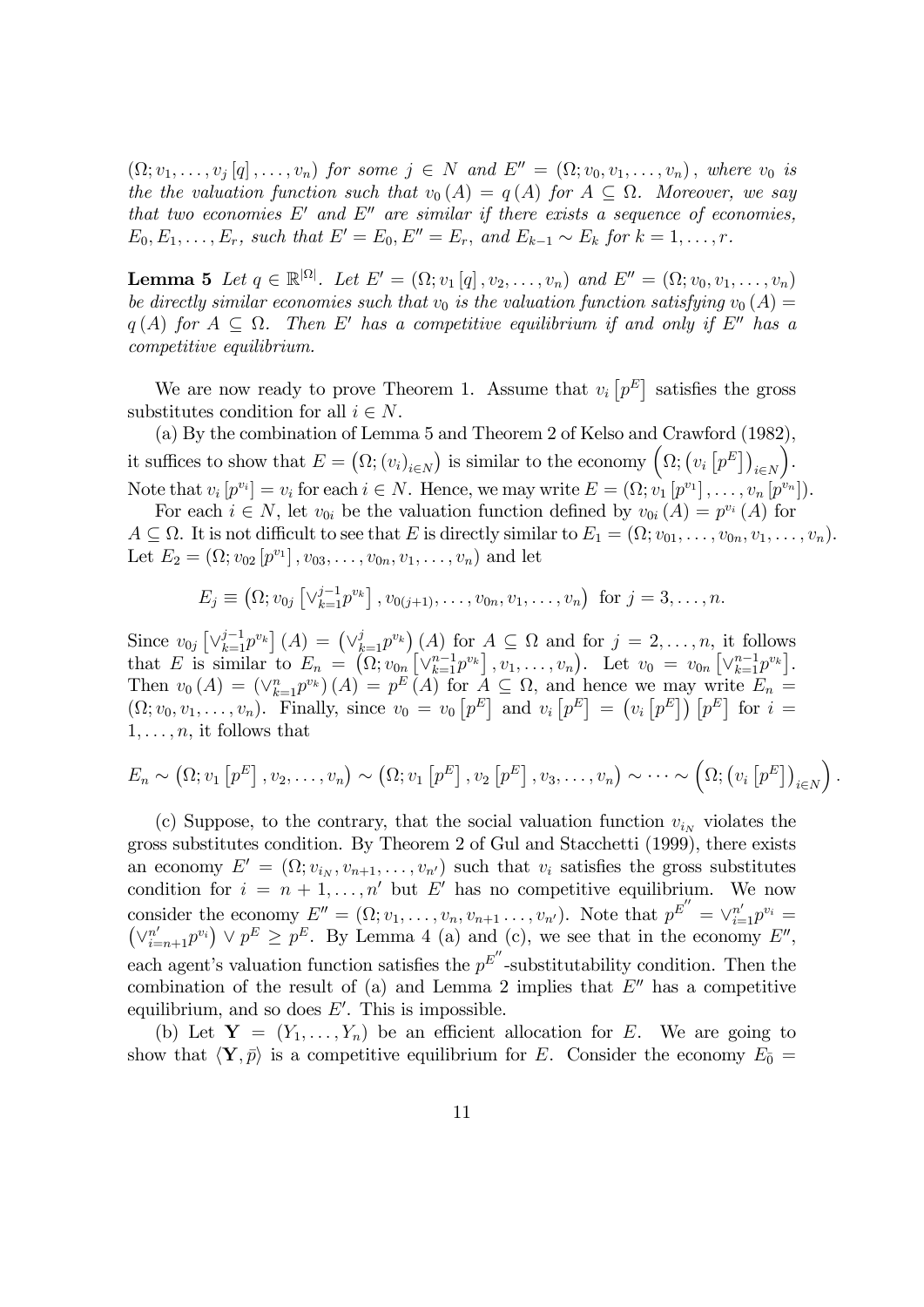$(\Omega; v_0, v_1, \ldots, v_n)$  constructed from E by adding an agent  $\overline{0}$  with the valuation function  $v_{\bar{0}}$  given by  $v_{\bar{0}}(A) = \bar{p}(A)$  for  $A \subseteq \Omega$  and let  $N_{\bar{0}} = {\bar{0}, 1, ..., n}$ . Since  $p^{E_0} \geq p^E$ , Lemma 4 (c) implies that in economy  $E_0$ , each agent's valuation function satisfies the  $p^{E_{\bar{0}}}$ -substitutability condition. By (a), there exists an equilibrium  $\langle (X_0, X_1, \ldots, X_n), p \rangle$  for  $E_{\bar{0}}$ . Without loss of generality, we may assume that  $X_0 = \{a_1, \ldots, a_r\} \subseteq \Omega$  and let  $A_0 = \emptyset$ ,  $A_j = \{a_1, \ldots, a_j\}$  for  $j = 1, \ldots, r$ . Note that  $(X_0, X_1, \ldots, X_n)$  is an efficient allocation for  $E_0$  and the result of (c) implies that the social valuation function  $v_{i_N}$  has decreasing marginal returns. It follows that

$$
0 \geq \sum_{j=1}^{r} \left[ v_{i_N} (\Omega) - v_{i_N} (\Omega \setminus \{a_j\}) \right] - \sum_{j=1}^{r} \left[ v_{i_N} (\Omega \setminus A_{j-1}) - v_{i_N} (\Omega \setminus A_j) \right] \tag{4}
$$
  
=  $v_{\overline{0}}(X_0) + v_{i_N} (\Omega \setminus X_0) - v_{i_N} (\Omega) \geq v_{\overline{0}}(X_0) + \sum_{j=1}^{n} v_j (X_j) - v_{i_N} (\Omega)$   
=  $v_{i_{N_{\overline{0}}}}(\Omega) - v_{i_N}(\Omega).$ 

Together with the fact that  $v_{i_N}(\Omega) = \sum_{i=1}^n v_i(Y_i) = v_{\overline{0}}(\emptyset) + \sum_{i=1}^n v_i(Y_i) \leq v_{i_{N_{\overline{0}}}}(\Omega)$ , we have  $v_{i_N}(\Omega) = v_0(\emptyset) + \sum_{i=1}^n v_i(Y_i) = v_{i_{N_0}}(\Omega)$ . Let  $Y_0 = \emptyset$ . By Lemma 1 (b),  $\langle (Y_0, Y_1, \ldots, Y_n), p \rangle$  is also a competitive equilibrium for  $E_{\bar{0}}$ . This implies that  $\langle (Y_1, \ldots, Y_n) , p \rangle$  is a competitive equilibrium for E and for all  $a \in \Omega$ ,

$$
0 \ge v_{\bar{0}} (\{a\}) - p_a = \bar{p}_a - p_a.
$$

Together with the result of Lemma 1 (c), we obtain that  $\bar{p} = p$  is an equilibrium price vector for E.

#### 5 Concluding remarks

This paper contributes to the literature on markets with indivisible objects. We introduce the notion of p-substitutability to extend the scope of gross substitutability and to analyze economies with complex types of preferences. Then we prove that for any economy  $E$ , a number of equilibrium results hold under  $p<sup>E</sup>$ -substitutability. In this concluding section, we briefly discuss some implications of our results and further research directions.

We first note that the classification result, Lemma 5, can also be further applied to generalize some other equilibrium results. For example, with a proof similar to that of Theorem 1, it is not difficult to obtain the following theorem. The proof is omitted for brevity.

**Theorem 3** Let  $E = (\Omega; (v_i)_{i \in N})$  be an economy. If for each agent  $i \in N$ , there exists  $p^i \in \mathbb{R}^{|\Omega|}$  such that  $p^i \leq p^{\overline{E}}$  and  $v_i[p^i]$  satisfies the GSC condition, then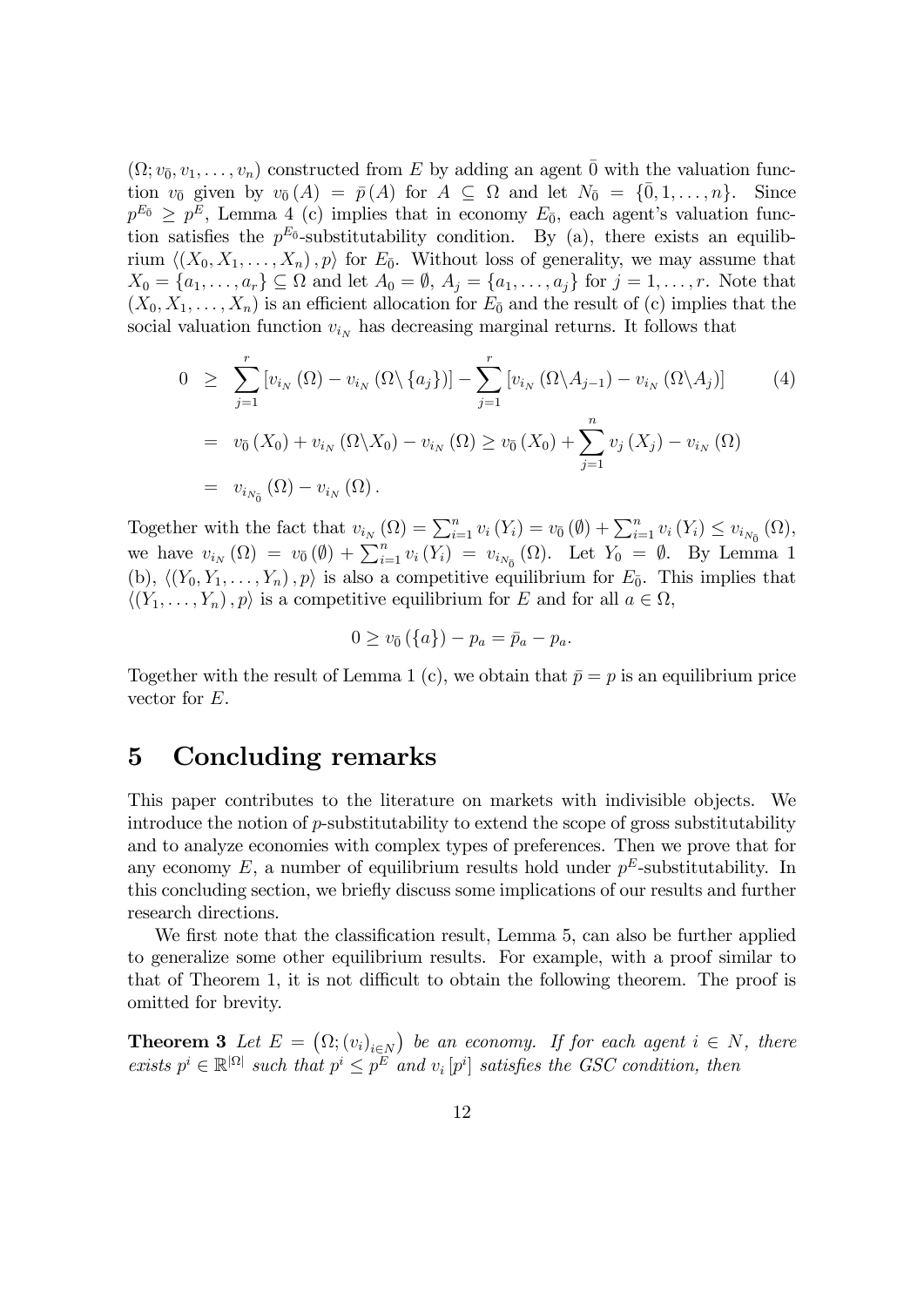- (a) there exists a competitive equilibrium; and
- (b) the social value vector  $\bar{p} = (\bar{p}_a) \in \mathbb{R}^{|\Omega|}$  is an equilibrium price vector whenever the social valuation function  $v_{i_N}$  has decreasing marginal returns.

Moreover, various models of matching market, including the job matching market of Kelso and Crawford (1982), the matching with contracts model of Hatfield and Milgrom  $(2005)$ , and the trading network model of Hatfield et al.  $(2013)$ , significantly extend the exchange economy model discussed in the present paper. In order for an equilibrium or a stable outcome to exist, gross substitutability has been adapted to these much richer environments. The issue of suitably generalizing our p-substitutability to these matching market models might bring considerable contributions and is left for future works.

#### Appendix. Proof of Lemma 5

 $(\Rightarrow)$  Assume that  $\langle \mathbf{X}; p \rangle$  is a competitive equilibrium for E' and let  $p' = p \vee q$ .

We first prove that  $\langle \mathbf{X}; p' \rangle$  is also a competitive equilibrium for E'. It is not difficult to prove that  $\hat{A} = \{a \in \Omega : p_a < q_a\}$  is a subset of  $X_1$ . By definition there exists  $Y_1 \subseteq X_1$  such that  $v_1 [q] (X_1) = v_1 (Y_1) + q (X_1 \backslash Y_1)$  and  $v_1 [q] (Y_1) = v_1 (Y_1)$ . In case there exists  $\hat{a} \in A \backslash X_1$ , we have

$$
v_1 [q] (X_1 \cup {\hat{a}}) - p(X_1 \cup {\hat{a}}) \geq [v_1(Y_1) + q((X_1 \cup {\hat{a}}) \setminus Y_1)] - p(X_1 \cup {\hat{a}})
$$
  
= 
$$
v_1 [q] (X_1) + q_{\hat{a}} - p(X_1 \cup {\hat{a}}) > v_1 [q] (X_1) - p(X_1),
$$

which contradicts to the fact  $X_1 \in D_{v_1[q]}(p)$ . Note that  $\hat{A} \subseteq X_1$  implies  $p'_a = p_a$  for all  $a \in \Omega \backslash X_1$  and hence  $X_i \in D_{v_i}(p')$  for  $i = 2, \ldots, n$ . Moreover, since  $X_1 \in D_{v_1[q]}(p)$ , it follows that for each bundle  $A \subseteq \Omega$ , we have

$$
v_{1}[q](X_{1}) - p'(X_{1}) = v_{1}[q](X_{1}) - p(X_{1}) + p(\hat{A}) - q(\hat{A})
$$
  
\n
$$
\geq v_{1}[q](A \cup \hat{A}) - p(A \cup \hat{A}) + p(\hat{A}) - q(\hat{A})
$$
  
\n
$$
= v_{1}[q](A \cup \hat{A}) - p'(A \cup \hat{A})
$$
  
\n
$$
\geq v_{1}[q](A) + q(\hat{A}\setminus A) - p'(A \cup \hat{A}) = v_{1}[q](A) - p'(A),
$$

i.e.,  $X_1 \in D_{v_1[q]}(p').$ 

We are now ready to construct an equilibrium  $\langle \mathbf{Y}, p' \rangle$  for E''. Let  $\mathbf{Y} = (Y_0, Y_1, \ldots, Y_n)$ be the allocation given by  $Y_0 = X_1 \backslash Y_1$  and  $Y_i = X_i$  for  $i = 2, ..., n$ . Since  $p' \ge q$  and  $X_1 \in D_{v_1[q]}(p')$ , it follows that

$$
v_1 [q] (Y_1) - p'(Y_1) = v_1 (Y_1) - p'(Y_1) = v_1 [q] (X_1) - q(X_1 \backslash Y_1) - p'(Y_1)
$$
  
\n
$$
\geq v_1 [q] (X_1) - p'(X_1) \geq v_1 [q] (Y_1) - p'(Y_1).
$$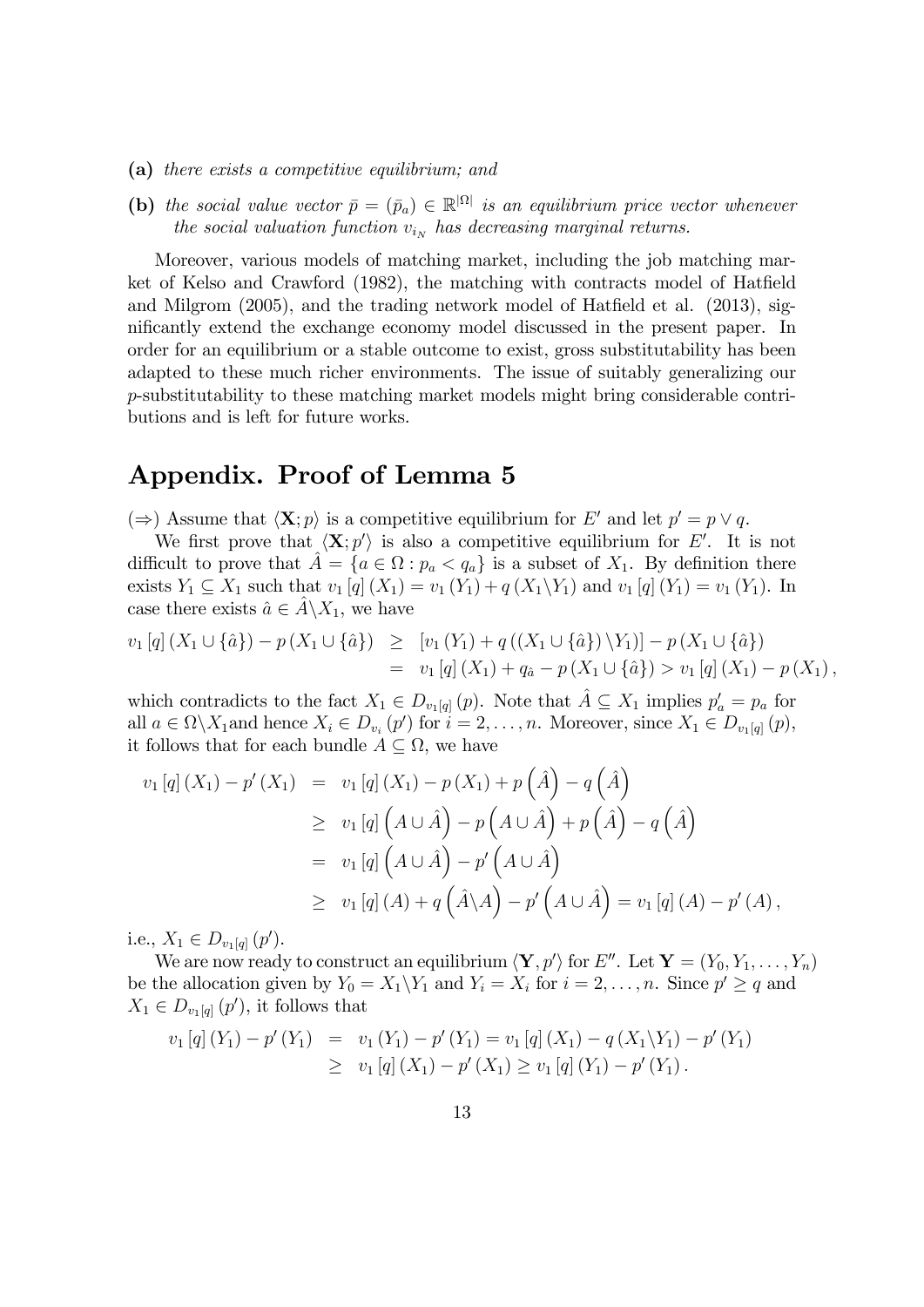This implies  $Y_1 \in D_{v_1[q]}(p')$  and  $Y_0 \in D_{v_0}(p')$ .

( $\Leftarrow$ ) Assume that  $\langle \mathbf{X}; p \rangle$  is a competitive equilibrium for E'' and let  $p' = p \vee q$ . We are going to show that the pair  $\langle \mathbf{Y}, p' \rangle$  such that  $Y_1 = X_0 \cup X_1$  and  $Y_i = X_i$  for  $i = 2, \ldots, n$  is a competitive equilibrium for E'.

We note that  $\hat{A} = \{a \in \Omega : p_a < q_a\}$  is a subset of  $X_0$ . In case there exists  $\hat{a} \in$  $\hat{A}\backslash X_0$ , then  $v_0 (X_0 \cup {\hat{a}}) - p (X_0 \cup {\hat{a}}) = v_0 (X_0) + (q_{\hat{a}} - p_{\hat{a}}) - p (X_0) > v_0 (X_0)$  $p(X_0)$ , which contradicts to the fact  $X_0 \in D_{v_0}(p)$ . This implies

$$
p'_a = p_a \text{ for all } a \in \Omega \backslash X_0 \tag{5}
$$

and hence  $Y_i = X_i \in D_{v_i}(p')$  for  $i = 2, \ldots, n$ . On the other hand, in case there exists  $\hat{b} \in X_0$  such that  $p_{\hat{b}} > q_{\hat{b}}$ , we have  $v_0(X_0 \setminus {\hat{b}}) - p(X_0 \setminus {\hat{b}}) = v_0(X_0) +$  $(p_b - q_b) - p(X_0) > v_0(X_0) - p(X_0)$ , which contradicts to the fact  $X_0 \in D_{v_0}(p)$ again. This implies that for all  $a \in X_0$ ,  $p_a \le q_a$  and hence  $p'_a = q_a$ . Let  $A \subseteq \Omega$  be an arbitrary bundle. Then there exists  $A' \subseteq A$  such that  $v_1[q](A) = v_1(A') + q(A \setminus A')$ . Together with (5) and the facts  $X_1 \in D_{v_1}(p)$  and  $p' = p \vee q$ , we have

$$
v_1 [q] (Y_1) - p'(Y_1) = v_1 [q] (X_0 \cup X_1) - p'(X_0 \cup X_1) \ge v_1 (X_1) + q(X_0) - p'(X_1) - p'(X_0)
$$
  
=  $v_1 (X_1) - p(X_1) \ge v_1 (A') - p(A') = v_1 [q] (A) - q(A \setminus A') - p(A')$   
 $\ge v_1 [q] (A) - p'(A).$ 

This implies  $Y_1 \in D_{v_1[q]}(p')$  and completes the proof.

#### References

- [1] BIKHCHANDANI, S., AND J. W. MAMER (1997): "Competitive Equilibrium in an Exchange Economy with Indivisibilities," Journal of Economic Theory, 74, 385-413.
- [2] GUL, F., AND E. STACCHETTI (1999): "Competitive Equilibrium with Gross Substitutes," Journal of Economic Theory, 87, 95-124.
- [3] HATFIELD, J.W., S.D. KOMINERS, A. NICHIFOR, M. OSTROVSKY, AND A. WESTKAMP (2013): "Stability and Competitive Equilibrium in Trading Networks," Journal of Policital Economy 121, 966-1005.
- $[4]$  HATFIELD, J.W., AND P. MILGROM  $(2005)$ : "Matching with Contracts," American Economic Review, 95, 913-935.
- [5] KELSO, A., AND V.P. CRAWFORD (1982): "Job Matching, Coalition Formation, and Gross Substitutes," Econometrica, 50, 1483-1504.